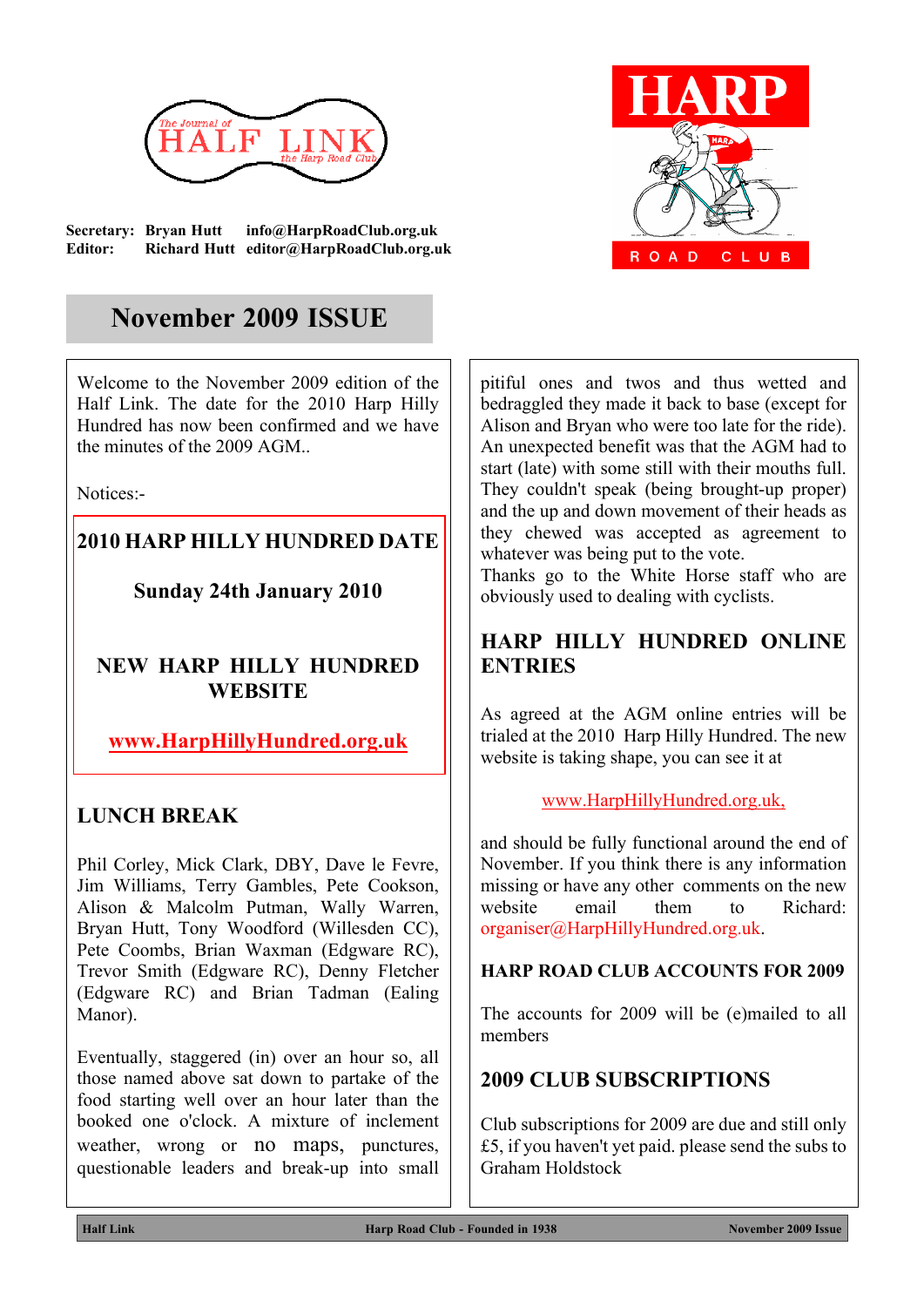#### **HARP ROAD CLUB**

**AGM**

#### **Tuesday 15th.September 2009**

**"The White Horse", High Cross**

#### **MINUTES**

Present: Mick Clark (Chairman), Pete Cookson, Dave Balfour Yates, Alison Putman, Malcolm Putman, Phil Corley, Dave le Fevre, Jim Williams, John Warren, Terry Gambles, Tony Woodford, Bryan Hutt.

Apologies: Mick Konopacki, Bob Sturnham, Alyn Ross, Andrew Hutt, Richard Hutt.

**1.** Minutes of 2008 AGM

(distributed in November 2008 Half Link) Approved.

- **2.** Review of past year
- \* Harp Hilly Hundred (report in April 2009 Half Link)

Although with only 55 entries due to the poor weather, a worthwhile charity donation was raised due to increasing the entry fee to £10. Richard's introduction of the bar-code reader for logging start/finish times proved itself by significantly reducing effort required starting riders and logging finishers.

- \* Autumn and Spring rides. Well supported and enjoyed as usual. It was particularly good to have 1960's Harp members Trevor Knight and Geoff Byne (and their wives) with us for the first time, on the May ride.
- \* Membership 13 (12 paid-up plus 1 lifemember (Phil - Harp RC President))
- **3.** Financial report

Not available but bank balance at this date stands at £612. (Audited Accounts will be (e)mailed to members.)



**4.** Affiliations for 2010

The following re-affiliations were agreed: CTC (£50) particularly for the 3rd. party cover it provides for the HHH. CTT (covered by specific donation) WLC (covered by specific donation)

**5.** Promotions (and Organisers) for 2010

Harp Hilly Hundred - Richard Hutt (see 9.3 below).

**6.** Appointment of Officers and Committee for 2010

Chairman - Mick Clark Secretary - Bryan Hutt Treasurer - Graham Holdstock Editor - Richard Hutt

Committee - Left vacant as no need was felt.

**7.** Appointment of Auditor

Mr. G.M. Wolfe with thanks for his work for the Club.

**8.** Harp Charity Donation for 2010

The 'multiple' donations proposal (see page 4) was agreed.

The following charities were proposed and agreed:

St. Alban's Mencap (Phil Corley) in memory of Mick Hall who was much involved with the charity.

Note: At Phil's request this replaced Willen Hospice from the previous AGM.

Vic's Fund (Mick Konopacki)

Shelter (Jim Williams)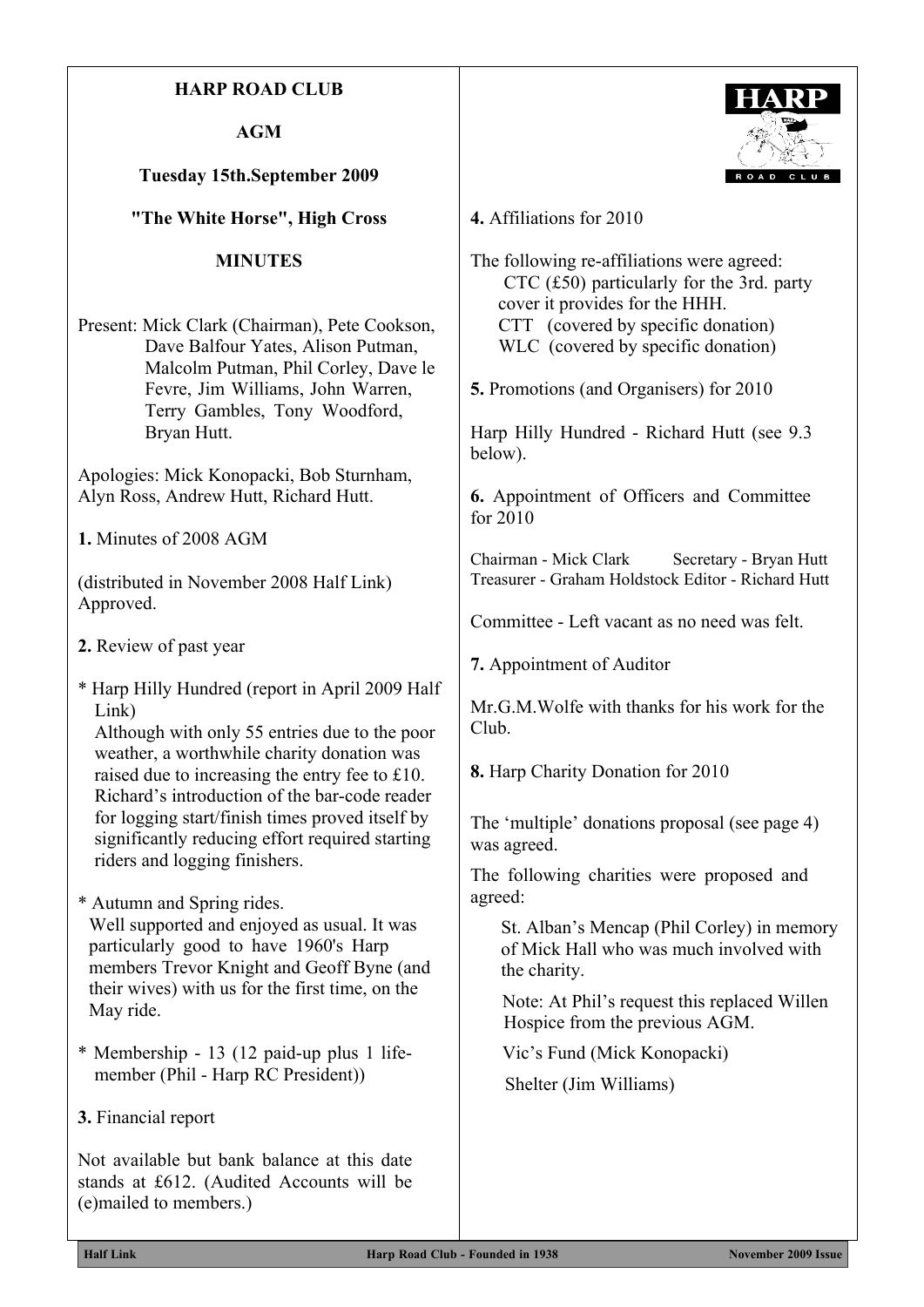### **9.** Harp Hilly Hundred

**9.1** Phil said that he was proposing a Phil Corley Cycles sportive around April next year. It would start and finish at the shop with distances of 100, 50 and 20 miles in mind. It would have all the features of a modern sportive including transponders for timing. He would organise. He felt the HHH should be up-dated to what riders expected today and would welcome the Harp on board in some manner. This could include some involvement on the day and the Harp's name appearing as a sub-title. He was prepared to route the sportive over roads to suit the Chiltern Classics area.

Whilst there was support for the sportive itself and Harp involvement would obviate the need for finding an HHH organiser, there were reservations with the HHH losing it's long-established format. Thus, Phil's offer was (with some reluctance) declined.

- **9.2** Although very few riders entered for the 50km it was agreed to retain it at least for 2010.
- **9.3** Richard Hutt had indicated he was prepared to organise the 2010 HHH but only if he was not involved with the refreshments. After discussion of various options for refreshments John Warren offered to manage the refreshments and, post-AGM, Richard agreed be HHH organiser.
- **9.4** As for last year's HHH, Malcolm Putman agreed to obtain route arrows (possible sources were suggested) and their setting-up and recovery (with help).
- **9.5** Richard's proposal for on-line entry (see page 4) was agreed with the following responses:
- 1 After considering arguments for higher entry fees for on-the-day entries, for reasons of simplicity and on-line entries could be considered a trial this first time, it was agreed that both on-line and on-the-day entries to be £10.
- 2 Entries to be accepted from when the date is confirmed (Richard will need liaise with Roger Manley, Hemel Hempstead CC particularly in respect of avoiding a clash with any motor-cycle event using the HQ site).
- 3 Entries should be accepted upto 1 week before the event.
- 4 It was left for Richard to determine the need for a HHH website.
- 5 PayPal was accepted. It was not obvious if tying this into the club's bank account would be useful but in any case would need to discussed with Graham Holdstock.
- 6 Pre-entered riders should sign for their HHH cards when collecting them.
- 7 Online entry details should be shown on the Chiltern Classics poster (Roger Manley) and advertised on London Cycle Sport and Cycle Weekly.
- 8 Suggested that upto 150 on-line entries be accepted. Any number less than that entering would be available for entries on the day.
- 9 Email queries (of which there were a large number last year) should be directed to the website with full HHH details.
- **9.6** Dave BY announced he would make a £100 donation to the HHH in the name of Waverley Shipping. He was thanked by the meeting for this generous support.

**10**. Any other business

With no further business the meeting closed at 3.42pm.

BJH

 $\overline{a}$  and  $\overline{a}$